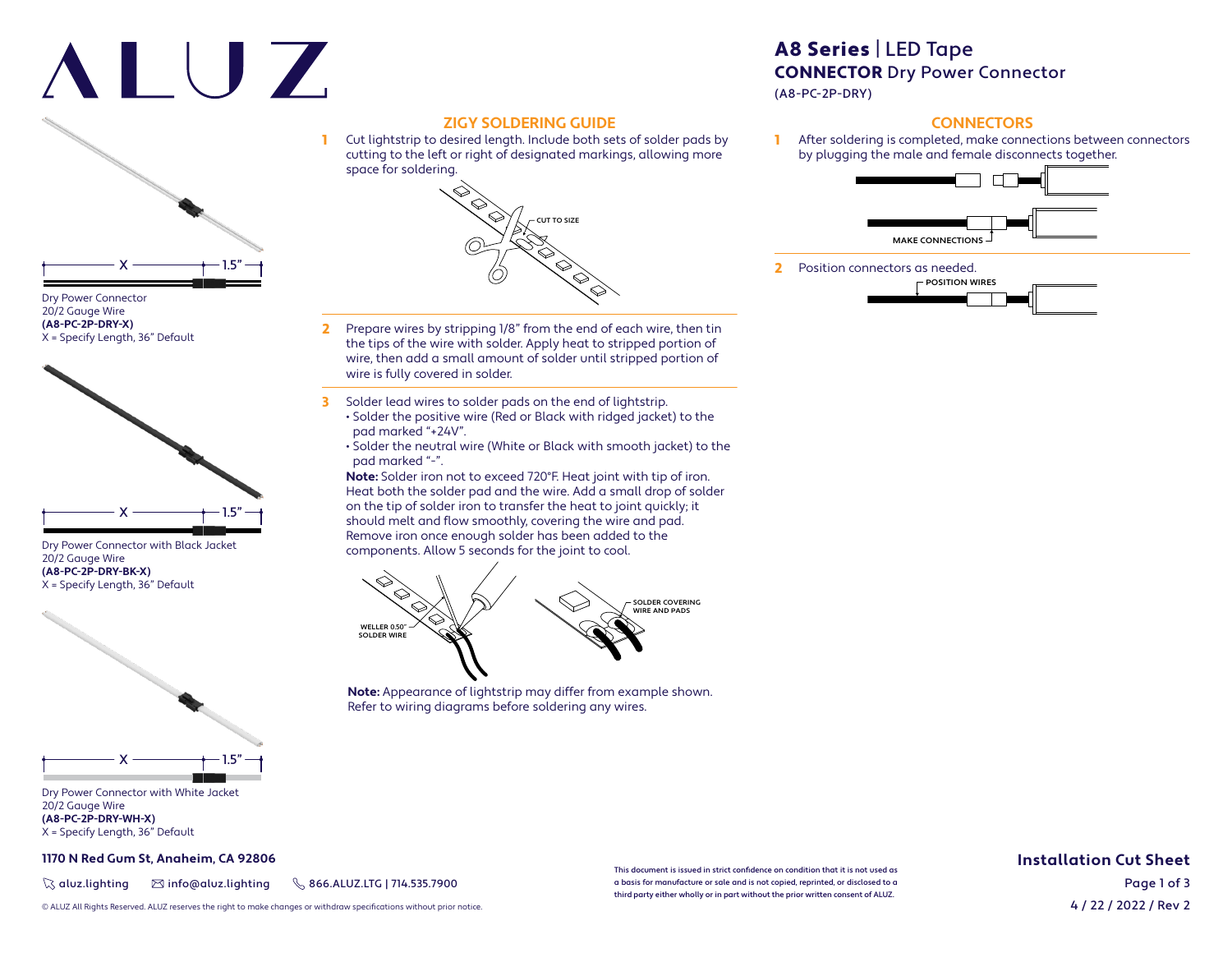# ALUZ



#### Dry Power Connector 20/2 Gauge Wire **(A8-PC-2P-DRY-X)** X = Specify Length, 36" Default



Dry Power Connector with Black Jacket 20/2 Gauge Wire **(A8-PC-2P-DRY-BK-X)** X = Specify Length, 36" Default



Dry Power Connector with White Jacket 20/2 Gauge Wire **(A8-PC-2P-DRY-WH-X)** X = Specify Length, 36" Default

#### **1170 N Red Gum St, Anaheim, CA 92806**

 $\%$  aluz.lighting  $\%$  info@aluz.lighting  $\%$  866.ALUZ.LTG | 714.535.7900

## **ZOKI SOLDERING GUIDE** 1 Cut lightstrip to desired length. Include both sets of solder pads by cutting to the left or right of designated markings, allowing more space for soldering.



- 2 Prepare wires by stripping 1/8" from the end of each wire, then tin the tips of the wire with solder. Apply heat to stripped portion of wire, then add a small amount of solder until stripped portion of wire is fully covered in solder.
- 3 Solder lead wires to solder pads on the end of lightstrip. • Solder the positive wire (Red or Black with ridged jacket) to the pad marked "+24V".
	- Solder the neutral wire (White or Black with smooth jacket) to the pad marked "-".

**Note:** Solder iron not to exceed 720°F. Heat joint with tip of iron. Heat both the solder pad and the wire. Add a small drop of solder on the tip of solder iron to transfer the heat to joint quickly; it should melt and flow smoothly, covering the wire and pad. Remove iron once enough solder has been added to the components. Allow 5 seconds for the joint to cool.



**Note:** Appearance of lightstrip may differ from example shown. Refer to wiring diagrams before soldering any wires.

# A8 Series | LED Tape CONNECTOR Dry Power Connector

(A8-PC-2P-DRY)

### **CONNECTORS**

After soldering is completed, make connections between connectors by plugging the male and female disconnects together.



2 Position connectors as needed.



This document is issued in strict confidence on condition that it is not used as a basis for manufacture or sale and is not copied, reprinted, or disclosed to a third party either wholly or in part without the prior written consent of ALUZ.

### **Installation Cut Sheet**

4 / 22 / 2022 / Rev 2 Page 2 of 3

© ALUZ All Rights Reserved. ALUZ reserves the right to make changes or withdraw specifi cations without prior notice.